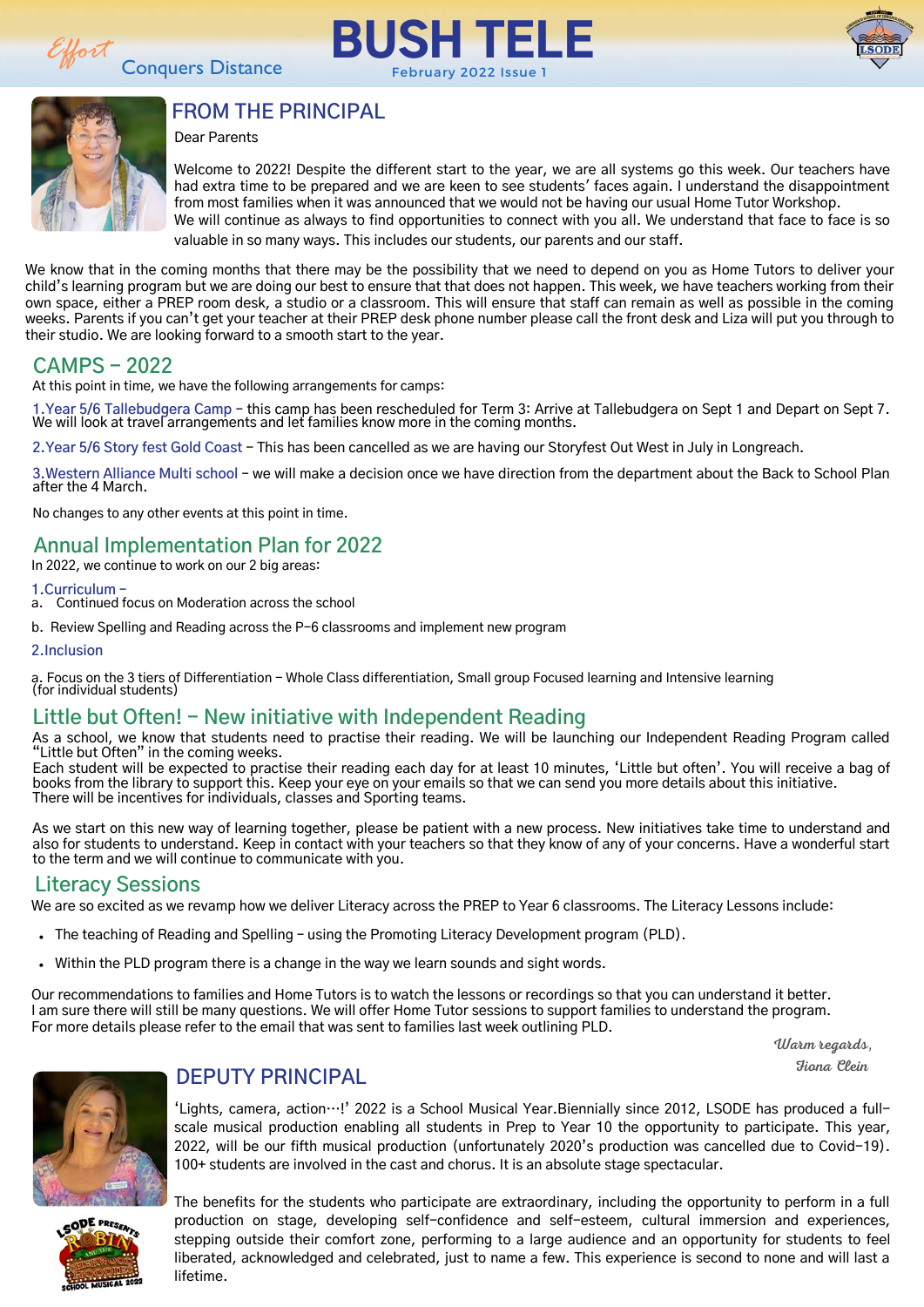





One of the 6 key values of our school is OPPORTUNITY. We live this value through providing, creating or facilitating opportunities that isolated students may not ordinarily access. The opportunity to be involved in a full-scale musical production is not something every child will have in their schooling life.

So how exactly how does LSODE prepare and put on a musical production of this scale?

#### **TERM 1**

**Term 1** is devoted to auditions for the cast roles. As you can imagine, the audition process was somewhat different from what you would find in a regular school. Students, in Years 3-10, who would like to audition for a major or minor speaking role email Mrs Moore to request an Audition Pack be emailed out. Students may audition for more than one role. Students select the role they wish to play or audition for, rehearse the dialogue, sort out their own costumes and props at home and finally make their audition video. Audition videos can be uploaded to OneDrive or emailed (if possible), but those who are restricted by satellite speeds and bandwidth issues can mail their USB in. Auditions are due to school by the end of Week 9 this term. Please read the audition pack carefully for the expectations, rules and procedures.

#### **TERMS 2 & 3**

**Terms 2 & 3** - At the beginning of Term 2 the cast is announced. Scripts posted out and the cast began to learn with their lines. At the Whole School cluster in Week 5, students will begin to be taught the words to their year level song and taught the dance steps to their year level dance. A teaching DVD or USB will be sent home for students to practise dancing and singing at home. Also, over Terms 2 and 3, weekly one-hour on-air rehearsals are held with the cast.

In Term 3, everyone participating in the musical needs to attend Whole School Cluster. This is where we begin to bring the script to life, work on building character and movement and the students have their first taste of rehearsing on the Civic Centre stage.

#### **TERM 4**

**Term 4** – Everyone participating in the musical needs to attend Whole School Cluster. This is where we will spend our days rehearsing on the Civic Centre stage. Everything will come together and students will practise, practise, practise together. Two and a half weeks prior to the production we hold a Cast only 3 day Camp. The last week of the school year is the BIG WEEK. Monday is a rehearsal day, Tuesday we have one dry rehearsal with all students from start to finish in the morning and we have one full dress rehearsal in the evening with full lights and sounds. Wednesday … LIGHTS, CAMERA, ACTION!!!

In all musicals to date, our LSODE students have received standing ovations and dazzled their full house audiences of 600 with their X Factor performances. Our audiences get to see firsthand what Excellence in Education for Isolated Families looks like, feels like, and sounds like.

We will have a whole school Q&A on-air session to discuss the 2022 School Musical on Friday 18 February at 8:00am.

Finally, wishing everyone a wonderful start to the new school year. Remember we are all in this together, our phone lines and doors are always open. Warm regards,

Rachelle Moore



#### **HEAD OF DEPARTMENT - WESTERN ALLIANCE**

Hello and welcome to all our secondary students across the Western Alliance. I know I speak for all staff when I say we are looking forward to a fabulous year both on-air and at our face to face events.

As we always do, we are constantly looking at ways to improve the Western Alliance for the education of our secondary students across our three schools. This year, the WA has three big rocks that all our work will focus around. They are curriculum (mainly moderation), engagement and inclusion. In our Pupil Free Days, we all worked together to map out our plans and actions around these topics for 2022.

#### **CURRICULUM**

As a part of the Curriculum work we are doing, Moderation forms a very important part of this process. Moderation occurs at 4 stages throughout the planning, teaching and assessment process. This process is implemented across the State to ensure consistency of judgment and delivery of curriculum.

Before the unit (Planning) - When we moderate, we work together to plan the units and the Know and Do tables with teaching partners.

After the teaching but before marking (Calibration) - We then calibrate our assessment, ensuring that what we have the same expectations for assessment across the grade level.

After the assessment has been completed (Consensus) - The third stage is to come together as a staff and complete Consensus moderation on the final completed piece of assessment. This allows teachers to check their judgment of the grade that they have allocated and ensure it is in line with the Marking Guide.

End moderation - as a whole staff, teachers examine whole folios of student work to ensure that the grade across several pieces of assessment is accurate for the Report Card.

As you can appreciate, co-ordinating this across the three schools has its own challenges and we have been working hard on plans to ensure that we can provide this opportunity to our teachers.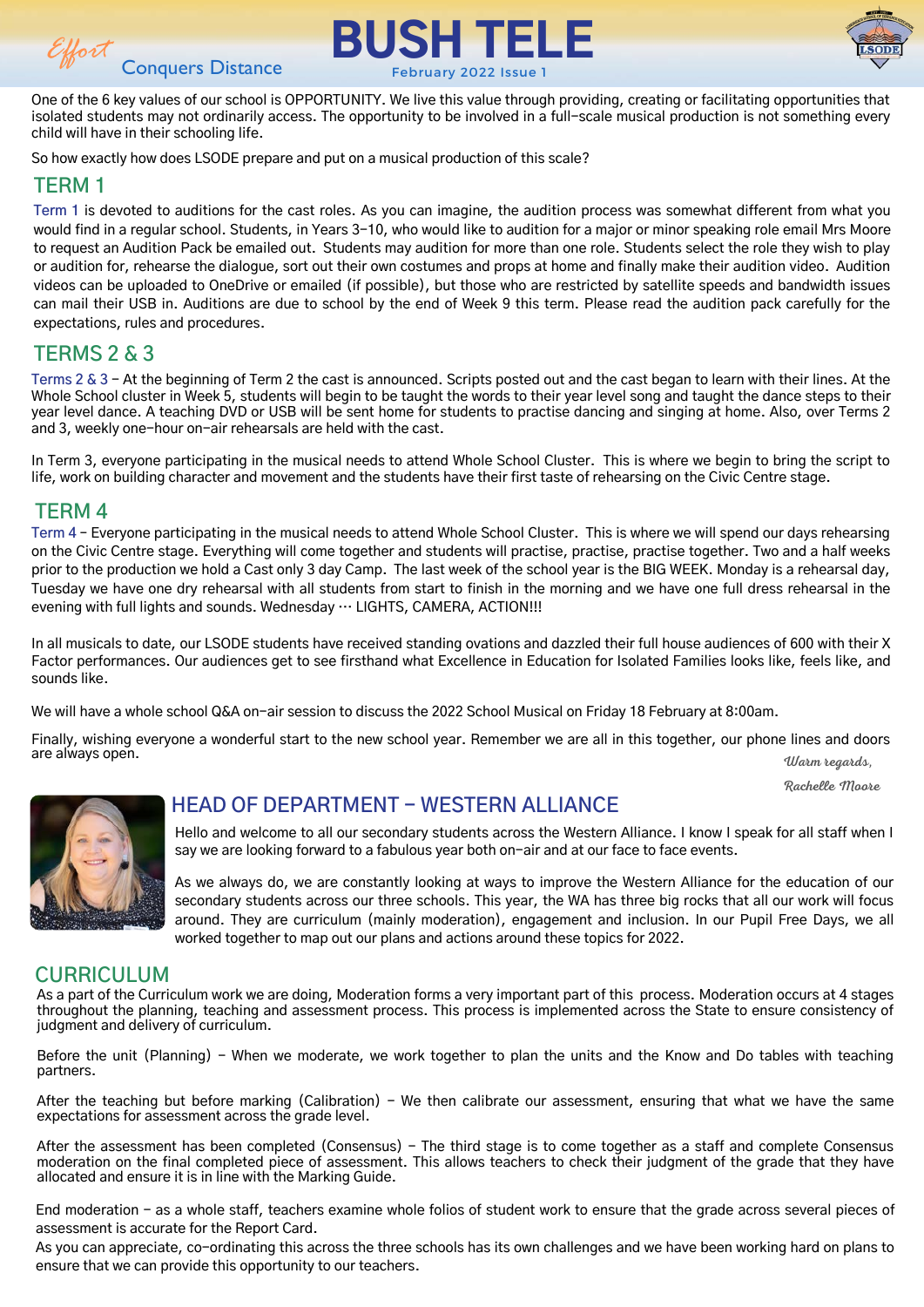#### **ENGAGEMENT**

A key focus this year in the WA is on engagement of students during on-air lessons. Staff have been working on defining what does engagement look like in an on-air class, what works well for different teachers, how can we improve our pedagogy to ensure that students are stimulated and engaged during on-air classes. This is an area of work we will continue engaging with.

# **INCLUSION**

Inclusive education means that students from all backgrounds, of all identities and all abilities are able to access and participate in education and achieve success. Inclusion is embedded in all aspects of school life, and is supported by culture, policies and everyday practices. Across the WA, we continue to work together to support our students.

Keep an eye out for information for our first field event – Multischool in Week 9 of this term.

As partners in your students' education and working together each and every day, I welcome calls at any time if you have questions. Please don't hesitate to pop in and see me, call on 4658 4249 or email prbat0@eq.edu.au

Warm regards,

Peta Bates



# **HEAD OF DEPARTMENT**

#### **TECH CHECK...**

Welcome back to all students, families, home tutors and govies! A quick 'Tech Check' is in order to make sure you have everything organised for your students.

#### **ONENOTE**

You should now have your OneNote Class Notebooks open for each child on their device/s. A link to open these has been sent to your child's EQ email account. It cannot be opened from another students account or a personal email.

If having trouble try opening the link by logging into [Office 365](https://www.office.com/) and accessing Outlook emails for that particular child from there. Refer to Opening OneNote for the first time on computer/iPhone/iPad.

#### **ONEDRIVE**

Primary students will have received a link for OneDrive folders shared from the teacher. These are for submission of large files. For instance, all video files must be submitted using the shared OneDrive folders – don't forget to lower the video quality settings before recording. These will be used more in Prep than any other year level with so many recorded learnings for Prep. It is easiest to upload videos from the smart device used for recording. Smart devices allow you to load videos directly to the OneDrive app. Refer to OneDrive for Smart Device/Windows PC – Folders shared from the teacher.

#### **SMART DEVICES FOR ONENOTE/ONEDRIVE**

Smart devices such as iPads and tablets will only allow one student to be logged into OneNote and OneDrive apps. Think about which student is going to have the most photographed work or recorded learning to prioritise which students you login to these apps on smart devices.

#### **COLLABORATE**

You will use Collaborate Ultra to access all on-air lessons. For Secondary you must go to **[eLearn](https://elearn.eq.edu.au/)** and use the Western Alliance Junior Secondary link, for Primary you must use the LSODE C2C Prep – Year 6 link. It is highly recommended that you use the Collaborate Mic to talk in lessons, instead of the phone, as quality and internet speed required have improved greatly. All on-air lessons are recorded and can be accessed from the recordings tab in the Collaborate sessions page. Refer to Accessing Ultra and Accessing Ultra Recordings.

#### **EMAIL**

You should be checking emails two to three times a day. In the morning after 8:00am to catch morning notices and any other important messages, and again after lessons for any follow-up action. Checking emails again at the end of the day is also recommended. Having your emails and students' emails setup so that they can be accessed in Microsoft Outlook is recommended. Contact Mr Millar in IT if you need support: 4658 4243.

#### **DIGITAL RESOURCES USB**

Everyone should have received their curriculum materials by now. Part of this pack is the year level USB. The USB contains digital copies of the Independent Learning Materials (papers), the P-6 eTeach units for Digital Technologies, the Arts, HPE and the digital resources for all subjects. Digital resources include videos, learning objects, PowerPoint presentations, audio files and websites. These may need to be accessed before, during or after lessons. You may like to copy the USB to your computer to make life easier. If you do, copy the entire USB in its entirety to your D: or C: drive and then setup a shortcut on your desktop to the folders you want to access. You will need to follow the 'Setup Instructions' before use, to ensure ALL learning objects work. If you need support with this please contact Mr Millar in IT: 4658 4243.

#### **DOCUMENT CAMERA**

For Prep to Year 6 students, each student will need access to a document camera for on-air lessons. This will allow teachers to see hand-written work and manipulatives using the document camera real-time. The document cameras can also be used to photograph and PDF work for submission to OneNote. Document cameras can be purchased from the school. Please contact Liza or Tilly if you wish to purchase: 4658 4222.